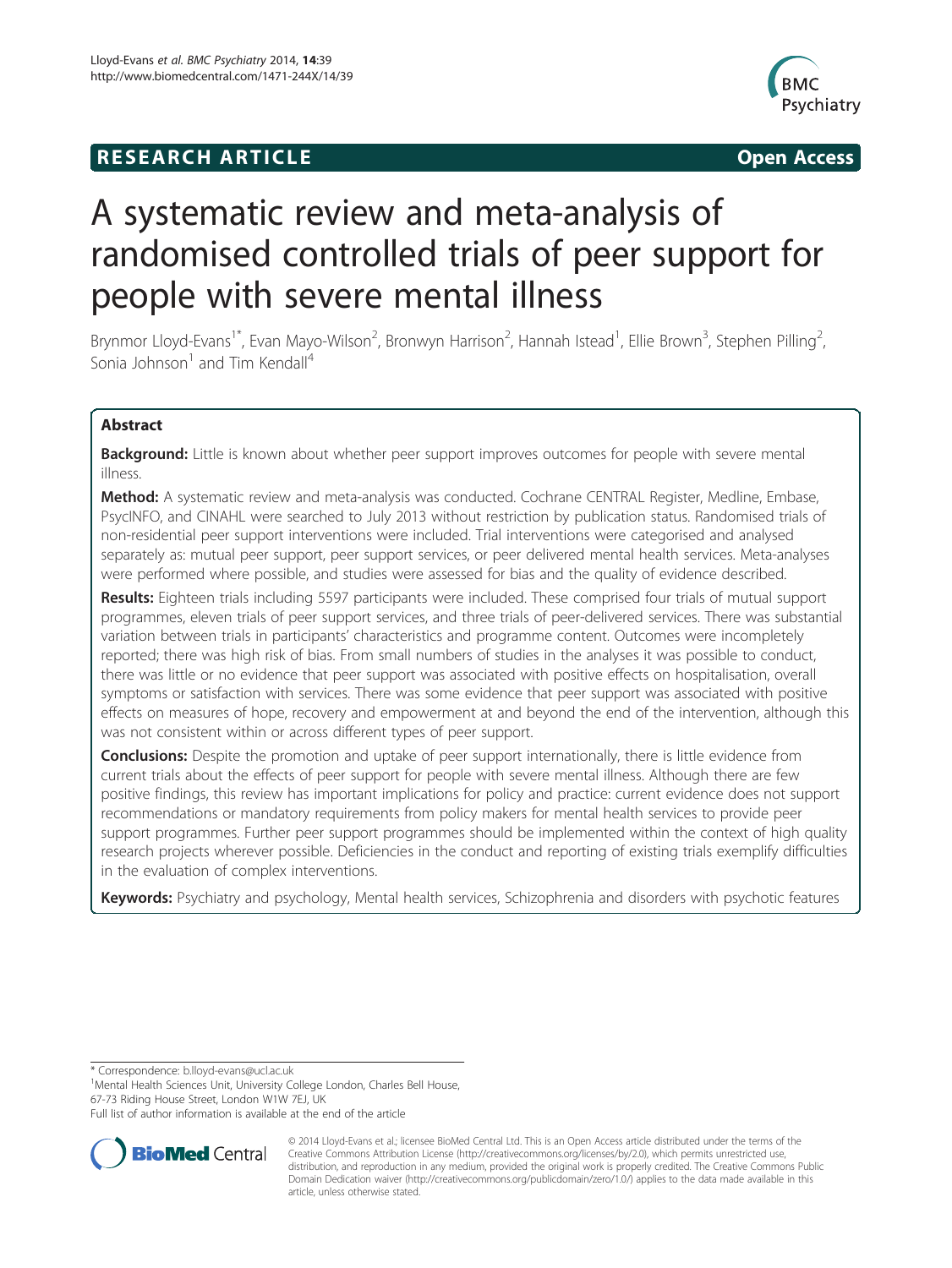# Background

Peer support includes support or services provided to people with mental health problems by other people who have experienced mental health problems themselves [[1\]](#page-10-0). Organised peer support is designed to build upon naturally occurring support among people with mental health problems. Peer support has been proposed as a way to promote recovery for anyone who has experienced mental ill health, irrespective of diagnosis [[2\]](#page-10-0). For example, it may promote self-efficacy and hope through sharing experiential knowledge and through modelling recovery and coping strategies [[3\]](#page-10-0). This is consistent with psychological theories of change: peers' social proximity to the people they are supporting may enhance their value as pro-social models [\[4](#page-10-0)] and promote motivation to achieve recovery by providing an upward social comparison [\[5](#page-10-0)]. The potential for recipients of peer support to also provide reciprocal support, explicit in mutual support groups and implicit in peer relationships generally, may be empowering and of therapeutic value. Peer support workers may also be able to deliver specific interventions that could be provided by clinicians. However, peer support is explicitly *not* based on psychiatric models of illness [[2\]](#page-10-0), and peer support programmes may not be highly specified or theorydriven. In some programmes, mechanisms of action and anticipated outcomes are not clearly described.

Access to peer support for people with severe mental health problems has been widely advocated internationally by service user researchers [\[6-8\]](#page-10-0) and by professional organisations [\[9-11\]](#page-10-0). Provision of peer support is identified as a fidelity requirement for recovery-orientated services [\[12](#page-10-0)], and it is commonly promoted in recovery literature [[13,14](#page-10-0)]. The provision of peer support as part of community mental health services is increasingly common. Peer support is now reimbursable in 27 states in the US [\[15\]](#page-10-0). In the UK, employment of peer support workers within state mental health services was rare before 2010, but some NHS Trusts now employ in excess of 20 peer support workers [\[16\]](#page-10-0).

There have been at least nine reviews of peer support; however, these include narrative reviews, [[1,17](#page-10-0)-[19\]](#page-10-0) reviews limited to sub-types of peer support [[20-22\]](#page-10-0), and a review limited to peer support for people with depression only [[23\]](#page-10-0). Another systematic review of all types of peer support is now a decade old [\[24](#page-10-0)]. For these reasons, a current systematic review of available evidence from all randomised controlled trials of organised, community-based peer support for people with severe mental illness is required in order to describe the content of different interventions, organise them according to the best available typologies, synthesise their outcomes, and describe the quality of existing evidence.

#### Aims of the study

This paper systematically reviews trials of communitybased, peer-provided support for people with severe mental illness. Peer support has been organised in three pre-defined subgroups, which are theoretically distinct [[13,17\]](#page-10-0), and which include comparators that would be inappropriate to combine (e.g. in meta-analysis).

- i) Mutual support groups in which relationships are thought to be reciprocal in nature, even if some participants are viewed as more experienced or skilled than others;
- ii) Peer-support services in which support is primarily uni-directional, with one or more clearly defined peer supporters offering support to one or more programme participants (support is separate from or additional to standard care provided by mental health services);
- iii) Peer mental health service providers: people who have used mental health services and are employed to provide part or all of the standard care delivered by a mental health care service (i.e. the difference from standard care should be the provider rather than the role).

Peer mental health providers are thus explicitly aiming to provide services which are also be provided by clinicians; the content of mutual support groups is largely unspecified and peer support per se is the intervention; peer support services are designed as a peer-provided addition to standard care.

## **Methods**

We evaluated the effects of peer-provided interventions on objective outcomes including hospitalisation and employment, and on self-reported outcomes including symptoms of mental health problems, quality of life, recovery, hope, empowerment, and satisfaction with services. The review protocol was pre-specified [[25\]](#page-10-0). This review of previously reported studies required no ethical approval or additional consent from participants.

# Eligibility criteria

#### Types of trials

Randomised controlled trials (RCTs) including cluster RCTs and factorial RCTs were included. Published and unpublished trials were eligible.

## Types of participants

Studies were included if participants were adults with severe mental illness. We included participants with schizophrenia spectrum or bipolar disorder, or studies with mixed populations of people using secondary mental health services. We excluded studies including only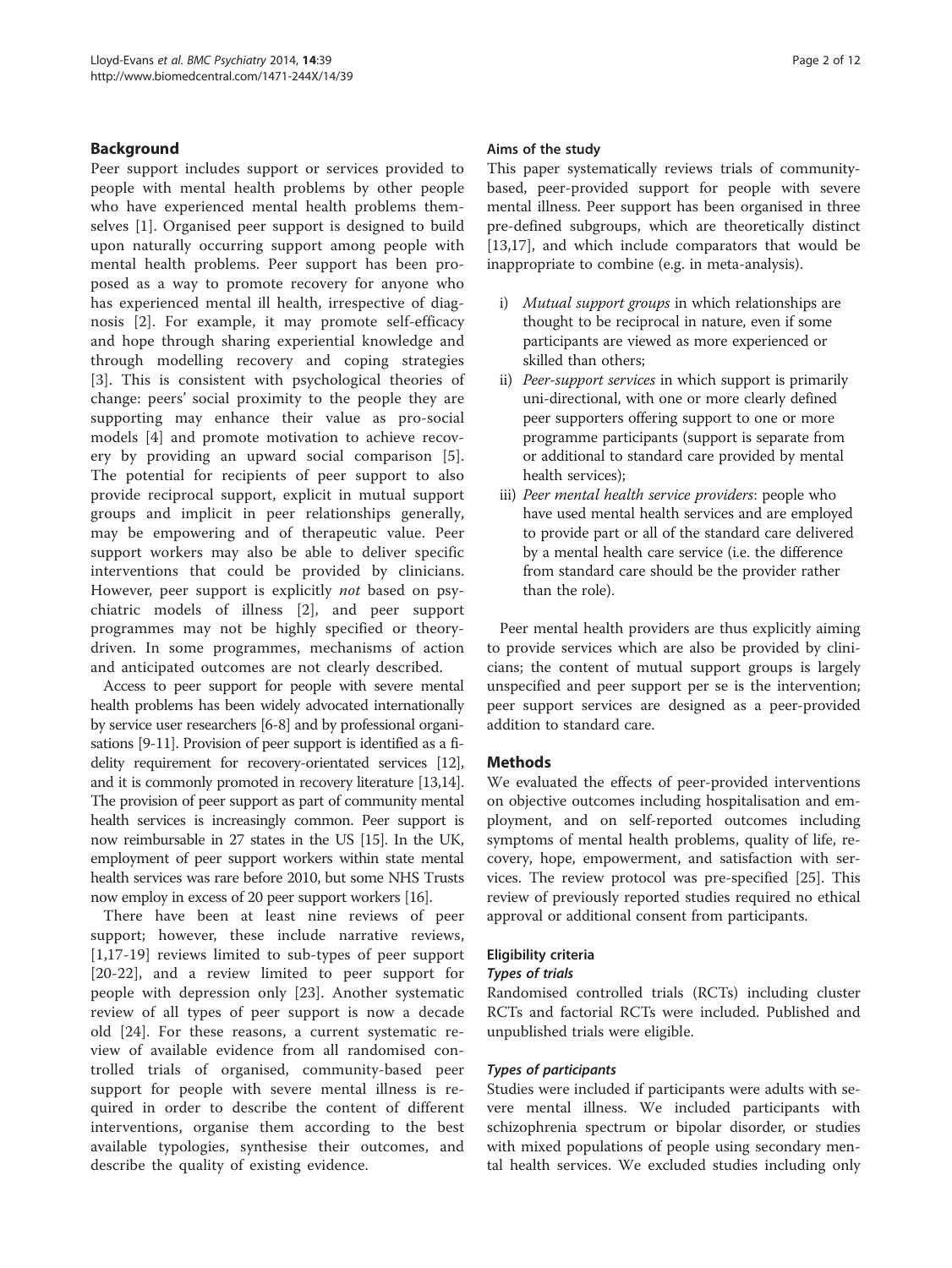participants with unipolar depression or personality disorders. Peers were using or had used secondary mental health services.

#### Types of interventions

Included interventions were community-based peer support designed to facilitate recovery from severe mental illness. We included studies of peer support in addition to other interventions if the effect of peer support could be isolated. We excluded: residential and inpatient peer-run programmes; peer support programmes focusing exclusively on areas other than overall mental health recovery (e.g. employment, physical health or drug and alcohol use); and interventions led by mental health professionals.

When studies included more than one eligible intervention, we combined them for analysis. When studies included multiple comparison groups, we included all comparisons that allowed us to isolate the effects of peerprovided interventions (e.g. peer support with treatment as usual (TAU) compared with TAU) or that directly compared peer support with another intervention (e.g. peer-led versus professionally-led services). Other groups were not analysed (see Additional file [1\)](#page-10-0).

#### Types of outcome measures

- 1) Hospitalisation
- 2) Employment
- 3) Overall psychiatric symptoms
- 4) Symptoms of psychosis
- 5) Depression and anxiety
- 6) Quality of Life
- 7) Recovery (self-rated)
- 8) Hope
- 9) Empowerment
- 10) Satisfaction with services

## Search strategy

We searched the Cochrane Central Register of Controlled Trials (CENTRAL), CINAHL, Embase, Medline, preMedline, and PsycINFO from inception to January 2013, combining synonyms for: severe mental illness; peer support; and randomised controlled trial, using the AND command (see Additional file [1\)](#page-10-0). The search was updated in July 2013 as part of a broader search for trials of interventions for psychosis. Reference lists of reviews, included studies, and excluded studies were searched for additional citations. We contacted study authors and other experts. Two authors independently screened abstracts (BH and HI) and resolved differences with a third author (BLE).

## Assessment of bias

Studies were assessed using the Cochrane Collaboration Risk of Bias Tool. Two authors rated each study for risk

of bias due to: sequence generation; allocation concealment; blinding of participants, assessors and providers; selective outcome reporting; and incomplete data. Risk of bias for each domain was rated as high (seriously weakens confidence in the results), low (unlikely to seriously alter the results) or unclear. Discrepancies were resolved through discussion.

#### Data management

Data were extracted independently by two reviewers (HI or BLE, and BH). We extracted data regarding outcomes at all-time points, study characteristics (setting, number randomised, duration), inclusion criteria and participant demographics, and characteristics of the interventions. We also contacted all authors to request missing data on participant characteristics and outcomes, and to enquire about unpublished studies.

#### Statistical analysis

For continuous outcomes, we calculated the standardised mean difference, Hedges g, and weighted studies using the inverse of variance. For dichotomous outcomes, we calculated risk ratios (RR) and combined studies using the Mantel-Haenszel method. All outcomes are reported with 95% confidence intervals (CI) using random-effects models.

Missing data were noted for each outcome. When dropout was not reported, we contacted the authors. When analyses were reported for completers as well as controlling for dropout (for example, imputed using regression methods), we used the latter.

Statistical heterogeneity was assessed by visual inspection of forest plots, by performing the Chi<sup>2</sup> test (assessing the P value) and by calculating the  $I^2$  statistic, which describes the percentage of observed heterogeneity that would not be expected by chance. If the p value was less than 0.10 and  $I^2$  exceeded 50%, we considered heterogeneity to be substantial. When subgroup analyses were conducted, differences between groups were tested using Chi<sup>2</sup>. Meta-analysis was conducted using RevMan and a summary of results was prepared using the GRADE system [[26\]](#page-10-0), which is a structured assessment of confidence in the evidence for individual outcomes attending: threats to internal validity, inconsistency, indirectness, imprecision, and reporting bias. For example, results with  $I^2 > 50\%$  were downgraded for study quality. The GRADE system rates confidence in the evidence from each analysis of pooled data as high, moderate, low or very low.

# Results

#### Trial flow

We conducted a specific search for peer support interventions on January 2013 which identified 3516 citations. The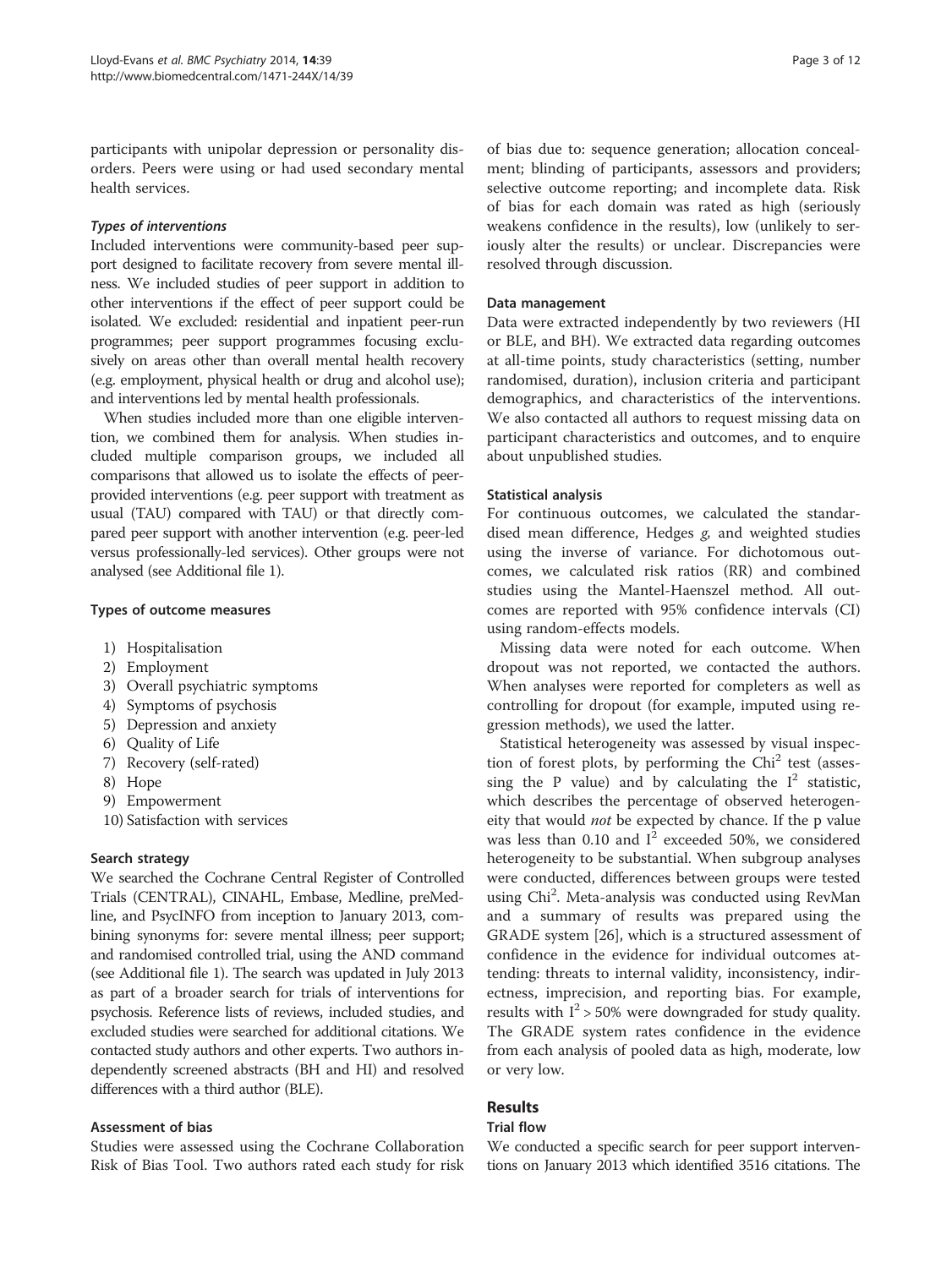search was updated on July 2013 as part of a broader search for trials of interventions for psychosis, identifying a further 2430 citations. Together, the searches identified 5946 citations. Papers were excluded following abstract screening if they evidently evaluated interventions other than peer support or did not involve a severely mentally ill population. Twenty-five full-text articles were considered, and 18 trials were included (Figure 1). Sixteen studies reported data that could be included in a meta-analysis; two provided no usable data [[27,28](#page-10-0)]. Seven trials were excluded because the intervention was mainly clinician-led, despite being described as peer support; [\[29-31](#page-10-0)] the intervention targeted only clinical or social needs not specific to severe mental illness (e.g. physical health; drug and alcohol use; employment); [[32](#page-10-0)-[34\]](#page-10-0) or the intervention involved additional clinical care and peer support, so the independent effect of peer support could not be estimated [\[35](#page-11-0)].

## Study characteristics

Trials involved 5597 participants with a median sample size of 178, ranging from 33 to 1827. The 16 trials that were analysed included 5383 participants (96% of people included in the review). Seventeen trials were individually randomised and one was a cluster randomised trial [[36\]](#page-11-0) that assigned six services to intervention or control. In this cluster-randomised trial, only 57% of service

users within the services randomised to the intervention group accessed the peer support service.

In all studies of mutual support (4) and peer-support (11), interventions were provided in addition to TAU and compared to TAU alone (Table [1\)](#page-4-0). Three studies examined peer-delivered mental health services compared to TAU.

Participants varied across trials in diagnoses. Two studies included only participants with bipolar disorder [\[27,](#page-10-0)[37](#page-11-0)] and one study included only participants with schizophrenia spectrum disorders [\[38\]](#page-11-0). Of the remaining 15 studies with mixed populations of secondary mental health service users, seven involved a majority of participants diagnosed with schizophrenia [[28](#page-10-0)[,39-44](#page-11-0)], six involved a majority with mood disorders [[45](#page-11-0)-[50\]](#page-11-0), and two failed to report data concerning participant diagnosis although all were mental health service users [\[36,51](#page-11-0)].

Trials also varied regarding participants in current employment (4% to 64%), and with comorbid substance misuse (0% to 72%). The median of the mean age was 42 years, and the median trial included 54% female participants. Interventions lasted between 3 weeks and 2 years. Four studies of peer support interventions reported follow-up data between 3-6 months beyond the end of treatment.

Reported details of the organisation and content of programmes from included studies are reported in

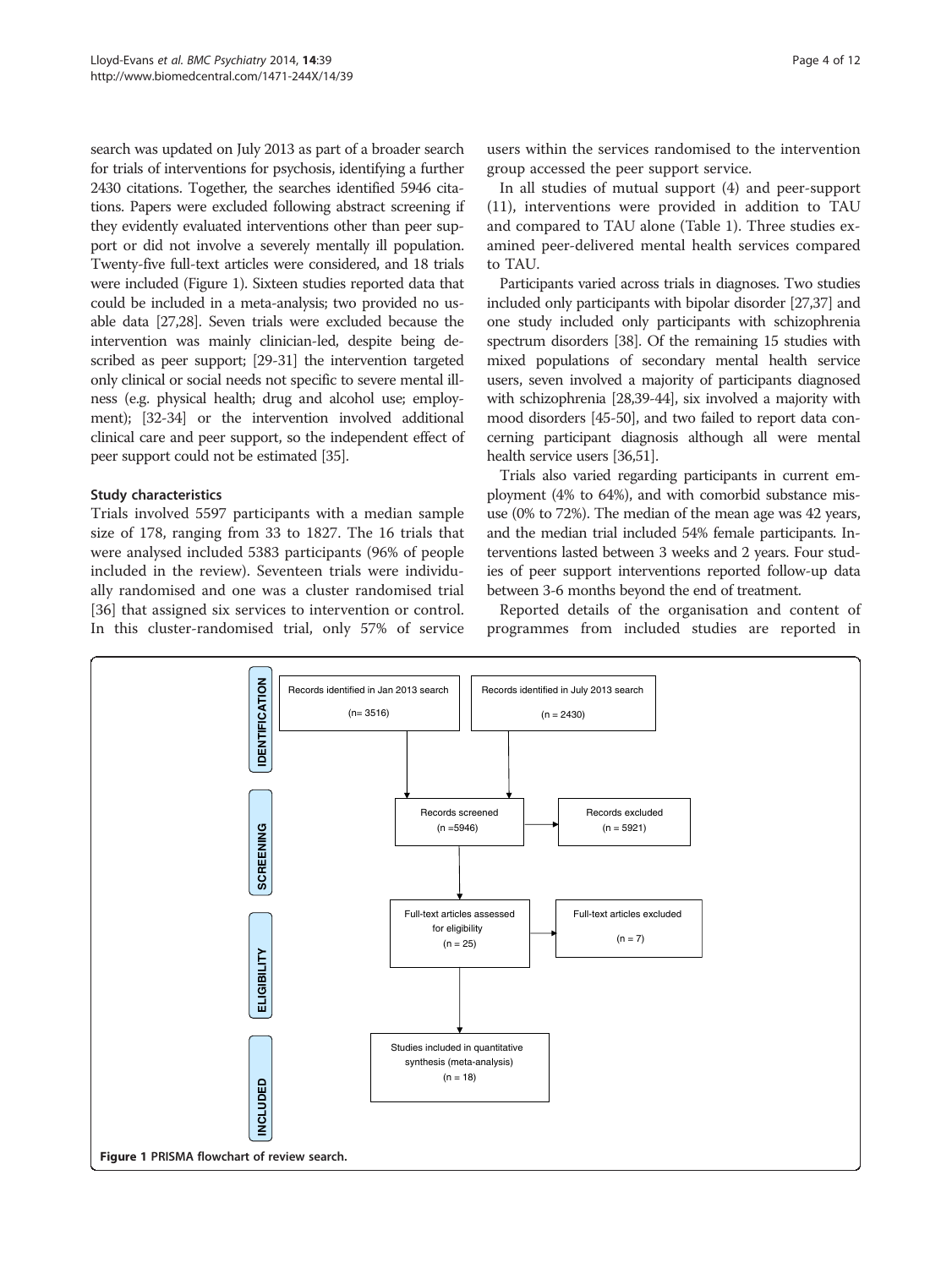<span id="page-4-0"></span>

| <b>Table 1 Characteristics of included studies</b> |  |  |  |
|----------------------------------------------------|--|--|--|
|----------------------------------------------------|--|--|--|

| Study                                         | Location                  | No.           | Diagnosis <sup>®</sup>     |     |     | Age (yr) Sex (F) Race (BME) | Employment <sup><math>\Omega</math></sup> |  |  |
|-----------------------------------------------|---------------------------|---------------|----------------------------|-----|-----|-----------------------------|-------------------------------------------|--|--|
| Mutual Support                                |                           |               |                            |     |     |                             |                                           |  |  |
| Edmundson 1982 [51]                           | Florida USA               | 80            | N/R                        | N/R | N/R | N/R                         | N/R                                       |  |  |
| Kaplan 2011 [47] <sup><math>\psi</math></sup> | Pennsylvania USA          | 300           | 22% SS 78% mood            | 47  | 66% | 13%                         | 64%                                       |  |  |
| Rogers 2007 [42]                              | Multiple sites USA        | 1827          | 50% SS 44% mood            | 43  | 60% | 43%                         | 29%                                       |  |  |
| Segal 2011 [49]                               | California USA            | 162           | 41% SS 59% mood            | 37  | 54% | 13%                         | 4%                                        |  |  |
| Peer Support                                  |                           |               |                            |     |     |                             |                                           |  |  |
| Barbic 2009 [39]                              | Ontario CA                | 33            | 79% SS 21% BPD             | 45  | 33% | N/R                         | 12%                                       |  |  |
| Chinman 2013 [36]                             | South Western USA         | $282^{\circ}$ |                            | 53  | 11% | 46%                         | N/R                                       |  |  |
| Cook 2012 [46]                                | Tennessee, USA            | 428           | 21% SS 40% BPD 18% mood 43 |     | 56% | 54%                         | 9%                                        |  |  |
| Cook 2011 [45]                                | Ohio USA                  | 555           | 20% SS 26% BPD, 24% MDD    | 46  | 66% | 37%                         | 15%                                       |  |  |
| Craig 2004 [38]                               | London UK                 | 45            | 100% SS                    | 38  | 33% | N/R                         | N/R                                       |  |  |
| Davidson 2004 [41]                            | Connecticut USA           | 260           | 50% SS 34% mood            | 42  | 57% | 18%                         | 20%                                       |  |  |
| Proudfoot 2012 [37]                           | New South Wales Australia | 407           | 100% BPD                   | N/R | 70% | N/R                         | N/R                                       |  |  |

<sup>Φ</sup>Participants with a schizophrenia spectrum (SS) disorder, bipolar disorder (BPD), major depressive disorder (MDD), substance misuse (SM), or mood disorder.<br><sup>Ω</sup>Currently employed. ΨTwo intervention groups (a peer support email list and an online bulletin board) were merged for analysis.

Rivera 2007 [[48](#page-11-0)] **New York USA 255 48% SS 26% BPD 22% MDD 38** 49% 71% N/R Simon 2011 [\[27\]](#page-10-0) USA USA 118 100% BPD N/R 72% 19% N/R Sledge 2011 [\[44](#page-11-0)] Connecticut USA 89 69% SS 31% mood 41 49% N/R N/R Van Gestel-Timmermans 2012 [[50](#page-11-0)] Netherlands 333 33% SS 44 66% N/R N/R

Sells 2006 [[43](#page-11-0)] Connecticut USA 137 61% SS 70% multiple 42 39% 11% N/R Clarke 2000 [\[40\]](#page-11-0) Oregon USA 178 60% SS31% SM 37 39% 18% N/R Solomon 1995 [[28](#page-10-0)] **Pennsylvania USA** 96 82% SS 12% mood 41 47% 37% N/R

αRandomised in six teams.

Peer Delivered Services

Additional file [1.](#page-10-0) Trials of mutual support included peer-support groups (3) and an unmoderated internet support group (1). Two of the mutual support programmes involving peer support groups included additional access to drop-in centres. One involved access to advice for the project participants from a qualified clinician; no other training or supervision was reported for studies of mutual support interventions. In one trial, two eligible intervention groups were combined for analysis.

Trials of peer-support interventions included manualised programmes to improve self-management skills (6), less structured support including befriending, advocacy and help with social or practical problems (4), or a mixture of both (1). Two of the trials evaluated online programmes [[27](#page-10-0)[,37\]](#page-11-0). Arrangements for training and supervision for peer programme-providers varied (Additional file [1\)](#page-10-0). In all studies of peer support interventions, support from peers was provided as an addition to standard care within mental health services.

Three trials of peer-delivered mental health services employed service users as case managers within Assertive Community Treatment or Intensive Case Management services (Additional file [1\)](#page-10-0). Initial training was provided to peer-workers in all three studies, but the extent of this was not reported; supervision from clinical staff was reported as being provided.

#### Risk of bias

Using the Cochrane Risk of Bias Tool [\[52](#page-11-0)], sequence generation was not sufficiently described in 6 trials and concealment of the allocation sequence was not sufficiently described in 8 trials (Figure [2\)](#page-5-0). Lack of blinding of assessors created a high risk of bias in 3 studies, and in 2 trials it was unclear if assessors were blind. At the trial level, 3 were at high risk of bias for missing data (i.e. attrition bias) and 6 were unclear. We were able to confirm by contacting trial authors and checking review protocols that 4 studies were completely free of selective outcome reporting (i.e. clearly reported all outcomes measured). Other included studies may have measured but not reported outcomes that are included in this review, and there may be unpublished trials of peer support, so results have been downgraded for risk of reporting bias. It was not clear if SDs for the cluster randomised trial were adjusted for clustering, and the precision of these effects (and their weight in the analysis) may be overestimated.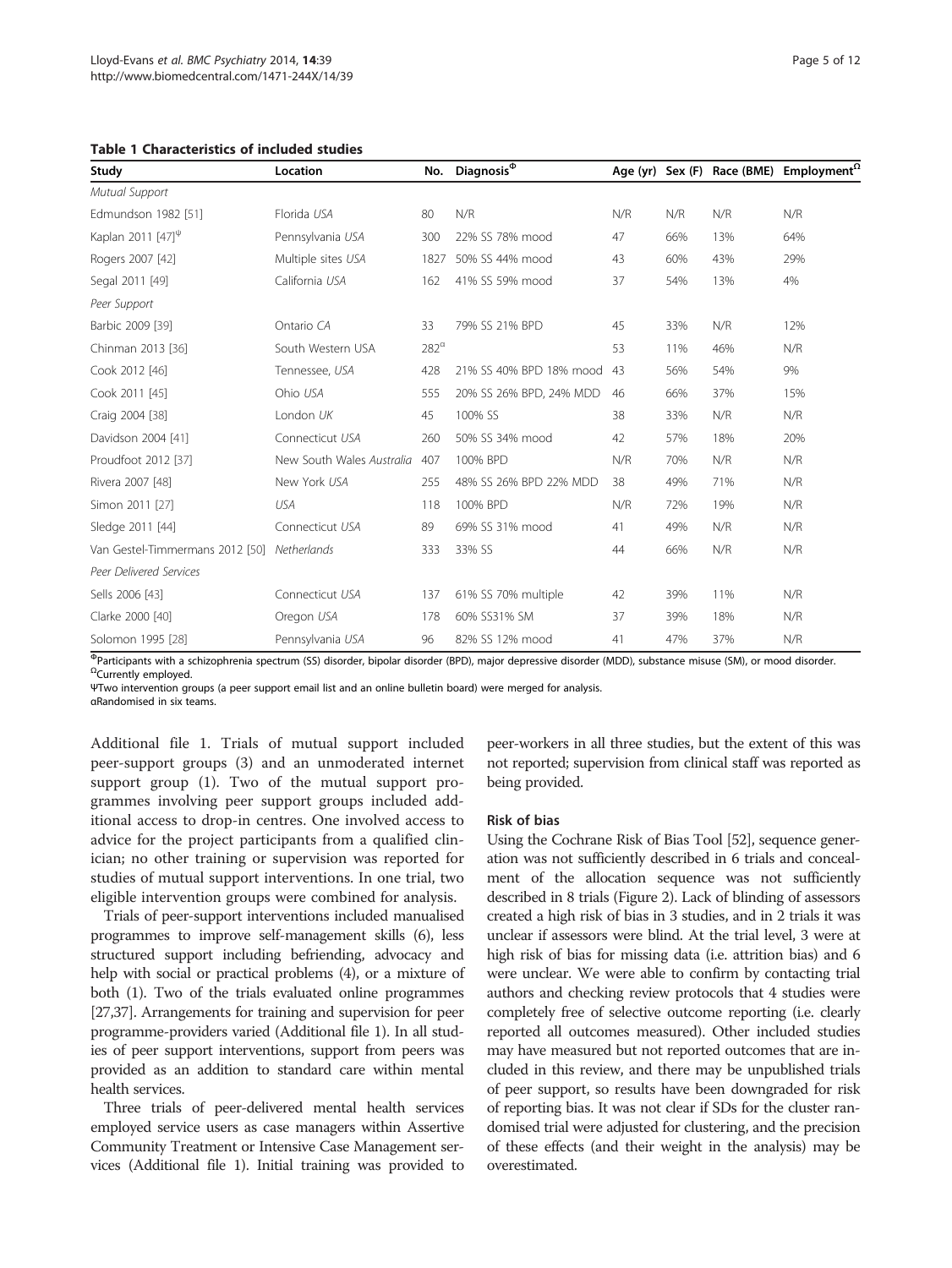Results of the quantitative data synthesis of outcomes posttreatment are presented in Table [2.](#page-6-0)

Quantitative data synthesis

Post-treatment

All four studies of mutual support reported data that could be converted to standardised effects. No studies reported measures of symptoms of psychosis, employment, or user satisfaction that could be analysed. There was

<span id="page-5-0"></span>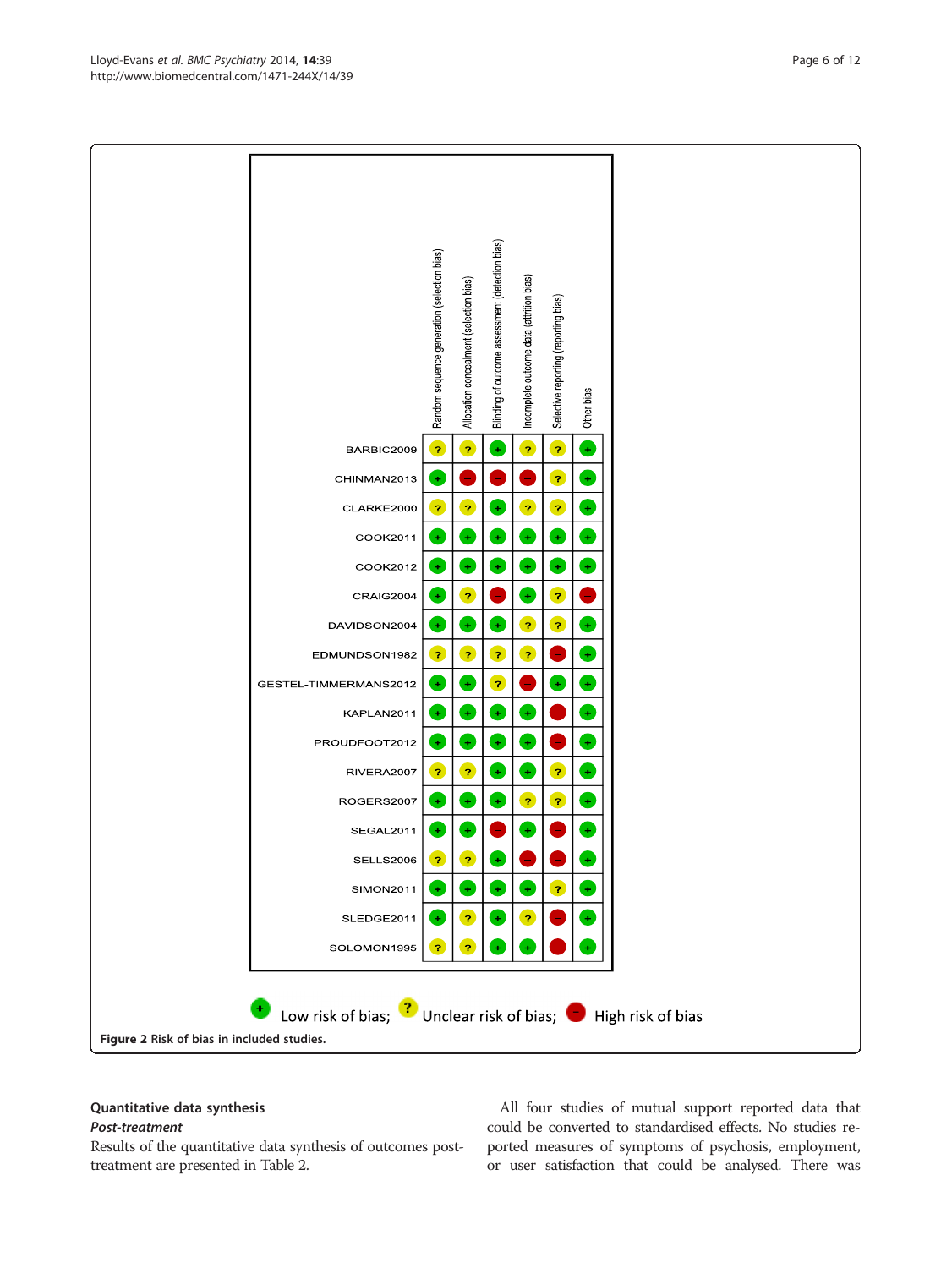# <span id="page-6-0"></span>Table 2 Summary of pooled effects at post-treatment

| Outcome                                      |                |      | Trials Participants Effect size (95% CI) | Heterogeneity: $I^2$ ;<br>Chi <sup>2</sup> (p value) | Follow-up<br>(months) | <b>GRADE</b> confidence<br>rating |
|----------------------------------------------|----------------|------|------------------------------------------|------------------------------------------------------|-----------------------|-----------------------------------|
| Mutual Support                               | $\overline{4}$ | 2369 |                                          |                                                      |                       |                                   |
| Hospitalisation [51]                         | 1              | 80   | $RR = 0.50$ (0.23, 1.11)                 | N/A                                                  | 10                    | Very low <sup>1,4,5</sup>         |
| Symptoms of psychosis                        | 0              | N/A  | N/A                                      | N/A                                                  | N/A                   | N/A                               |
| Employment                                   | $\mathbf 0$    | N/A  | N/A                                      | N/A                                                  | N/A                   | N/A                               |
| Quality of life [47]                         | $\mathbf{1}$   | 300  | $SMD = -1.42$ ( $-1.69$ , $-1.16$ )      | N/A                                                  | 12                    | Very low <sup>1,4,5</sup>         |
| Overall psychiatric symptoms [49]            | $\mathbf{1}$   | 162  | N/A "no difference in<br>change"         | N/A                                                  | N/A                   | N/A                               |
| Depression and anxiety [47]                  | $\mathbf{1}$   | 300  | $SMD = -0.42$ ( $-0.66$ , $-0.18$ )      | N/A                                                  | 12                    | Very low <sup>1,4,5</sup>         |
| Recovery [47]                                | 1              | 300  | $SMD = -0.11$ (-0.35, 0.13)              | N/A                                                  | 12                    | Very low <sup>1,4,5</sup>         |
| Hope [49]                                    | $\mathbf{1}$   | 162  | N/A "no difference in<br>change"         | N/A                                                  | N/A                   | N/A                               |
| Empowerment [42,47,49]                       | 3              | 2266 | $SMD = -1.44$ (-2.79, - 0.09)            | 99%; 186.26<br>(p < 0.001)                           | $8 - 12$              | Very low <sup>1,2,4,5</sup>       |
| Satisfaction                                 | 0              | N/A  | N/A                                      | N/A                                                  | N/A                   | N/A                               |
| Peer-support                                 | 11             | 2805 |                                          |                                                      |                       |                                   |
| Hospitalisation [38]                         | $\mathbf{1}$   | 45   | $RR = 1.07$ (0.55, 2.07)                 | N/A                                                  | $9 - 12$              | Very low <sup>1,4,5</sup>         |
| Duration of admission [38,44,48]             | 3              | 255  | $SMD = -0.22$ ( $-0.72$ , 0.28)          | 72%: 7.16<br>$(p = 0.03)$                            |                       | Very low <sup>1,2,4,5</sup>       |
| Symptoms of psychosis [36,45]                | $\overline{2}$ | 696  | $SMD = -0.08$ $(-0.27, 0.03)$            | N/A                                                  | $2 - 12$              | Low <sup>4,5</sup>                |
| Employment                                   | 0              | N/A  | N/A                                      | N/A                                                  | N/A                   | N/A                               |
| Quality of life [36,39,45,48,50]             | 5              | 1039 | $SMD = 0.04$ (-0.16, 0.24)               | 52%; 8.38<br>$(p = 0.08)$                            | $3 - 12$              | Very low <sup>1,4,5</sup>         |
| Depression and anxiety [36,41,45]            | 3              | 861  | $SMD = -0.10$ ( $-0.24$ , 0.03)          | 0%; 1.97<br>$(p = 0.37)$                             | $2 - 12$              | Low <sup>4,5</sup>                |
| Overall psychiatric symptoms<br>[41, 45, 48] | 3              | 753  | $SMD = -0.07$ ( $-0.39$ , 0.24)          | 74%; 7.83<br>$(p = 0.02)$                            | $3 - 9$               | Very low 1,2,4,5                  |
| Recovery [36,39,45,46]                       | 4              | 1066 | $SMD = -0.24 (-0.39, -0.09)$             | 27%; 4.09<br>$(p = 0.25)$                            | $2 - 12$              | $\mathsf{Low}^{4,5}$              |
| Hope (SMD) [39,45,46,50]                     | 4              | 1072 | $SMD = -0.14 (-0.27, -0.02)$             | 7%; 3.21<br>$(p = 0.36)$                             | $2 - 3$               | Very low $1,4,5$                  |
| Empowerment [39,50]                          | $\overline{2}$ | 286  | $SMD = -2.67$ (-7.35, 2.02)              | 97%; 38.87<br>(p < 0.001)                            | 3                     | Very low <sup>1,2*,4,5</sup>      |
| Satisfaction [38,41,48]                      | 3              | 332  | $SMD = 0.02$ (-0.20, 0.23)               | 0%; 0.95<br>$(p = 0.62)$                             | $9 - 12$              | Very low <sup>1,4,5</sup>         |
| Peer delivered services                      | 3              | 411  |                                          |                                                      |                       |                                   |
| Hospitalisation [40]                         | $1^{\Psi}$     | 114  | $RR = 0.68$ [0.45, 1.03]                 | N/A                                                  | 24                    | Very Low <sup>1,4,5</sup>         |
| Symptoms of psychosis                        | 0              | N/A  | N/A                                      | N/A                                                  | N/A                   | N/A                               |
| Employment [28]                              |                | 96   | N/A "no differences"                     | N/A                                                  | N/A                   | N/A                               |
| Quality of life (SMD) [28]                   | 1              | 96   | N/A "no differences"                     | N/A                                                  | N/A                   | N/A                               |
| Depression and anxiety                       | $\mathbf 0$    | N/A  | N/A                                      | N/A                                                  | N/A                   | N/A                               |
| Overall psychiatric symptoms                 | $\mathbf 0$    | N/A  | N/A                                      | N/A                                                  | N/A                   | N/A                               |
| Recovery                                     | 0              | N/A  | N/A                                      | N/A                                                  | N/A                   | N/A                               |
| Hope                                         | 0              | N/A  | N/A                                      | N/A                                                  | N/A                   | N/A                               |
| Empowerment                                  | 0              | N/A  | N/A                                      | N/A                                                  | N/A                   | N/A                               |
| Satisfaction [28]                            | $\mathbf{1}$   | 87   | $SMD = 0.48$ (0.05, 0.91)                | N/A                                                  | 12                    | Very low $1,4,5$                  |

This table shows the number of trials and participants assigned for each comparison. For each outcome, it lists the number of trials and participants included in the analysis.

Reasons for downgrade: <sup>1</sup>Risk of bias, <sup>2</sup>Inconsistency, <sup>3</sup>Indirectness, <sup>4</sup>Imprecision, <sup>5</sup>Publication/Reporting Bias.

RR Relative Risk, SMD Standardised Mean Difference.

Ψ Solomon [[28\]](#page-10-0) measured the outcome and reported no difference.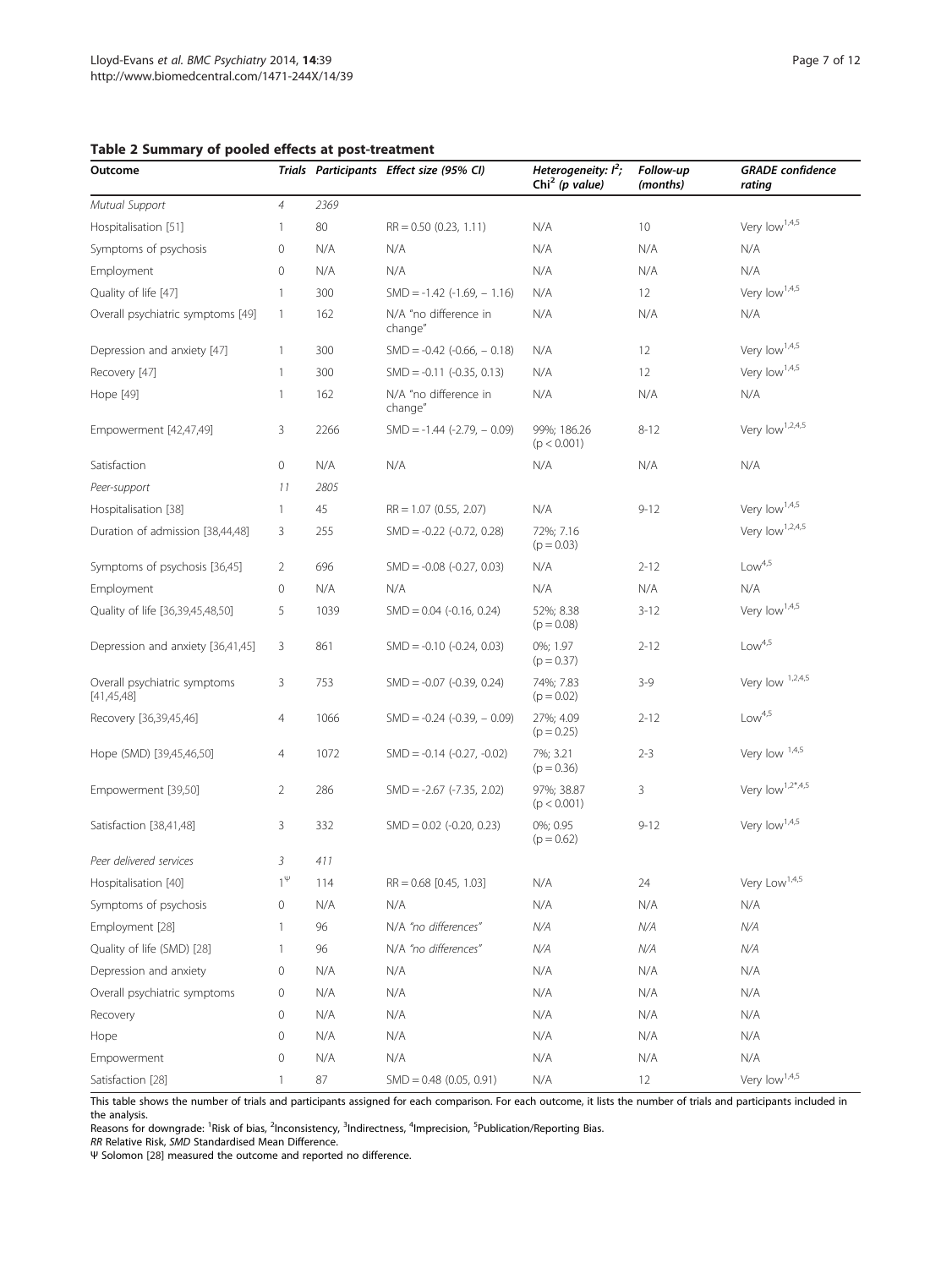evidence of a non-significant effect from one study on hospitalisation ( $RR = 0.50$ , 0.23 to 1.11) and of a large significant effect on quality of life  $(SMD = -1.42, -1.69$  to  $-1.16$ ), but confidence in this evidence was graded very low using the GRADE system [[26](#page-10-0)]. One study found no significant difference in psychiatric symptoms, but no data were provided [[49](#page-11-0)]. Very low-graded evidence from another study suggested mutual support had a medium effect on symptoms of depression and anxiety  $(SMD = -0.42, -0.66)$  to -0.18) but no effect on recovery  $(SMD = -0.11, -0.35)$  to 0.13). One study reported no significant difference on hope, but no data were provided [\[49](#page-11-0)]. There was a very large effect on empowerment when three studies were combined  $(SMD = -1.44, -2.79$  to  $-0.09$ ), but the evidence was very low-graded and heterogeneity was considerable  $(I^2 = 99\%;$  $Chi^2 = 186.26$ ,  $p < 0.00001$ ); one study reported an extremely large effect [\[49\]](#page-11-0) whilst the others reported no difference.

Of the eleven studies of peer-support, nine reported posttreatment data that could be converted to standardised effects. No studies reported employment outcomes. Very low-graded evidence found no beneficial effect of peer support on hospitalisation outcomes with one study reporting no effect on the number of people hospitalised (RR = 1.07, 0.55 to 2.07) and three studies reporting no effect on the duration of admission  $(SMD = -0.22, -0.72$  to 0.28) with substantial heterogeneity ( $I^2 = 72\%$ ; Chi<sup>2</sup> = 7.16, p = 0.03). Low-graded evidence from two studies found that peer support had no effect on symptoms of psychosis  $(SMD = -0.08, -0.27 \text{ to } 0.03)$ . No significant effect on quality of life was reported in five studies  $(SMD = 0.04, -0.16)$  to 0.24;  $I^2 = 52\%$ ; Chi<sup>2</sup> = 8.38, p = 0.08) but the evidence was graded very low. Three studies reported very low-graded evidence showing no difference in psychiatric symptoms  $(SMD = -0.07, -0.39$  to 0.24), but the studies were inconsistent ( $I^2 = 74\%$ ; Chi<sup>2</sup> = 7.83, p = 0.02). No significant effect of peer support was found on symptoms of depression and anxiety (SMD = -0.10, -0.24 to 0.03;  $I^2 = 0\%$ ; Chi<sup>2</sup> = 1.97, p = 0.37). Four studies did report a small positive effect on recovery (SMD =  $-0.24$ ,  $-0.39$  to  $-0.09$ ), but there was moderate heterogeneity ( $I^2 = 27\%$ ; Chi<sup>2</sup> = 4.09, p = 0.25) and the evidence was graded low. There was very low-graded evidence in four studies of a small positive effect on hope  $(SMD = -0.14, -0.27 \text{ to } -0.02; I^2 = 7\%, Chi^2 = 3.21, p = 0.36).$ Two studies reported no difference in empowerment  $(SMD = -2.67, -7.35$  to 2.02); one trial contains a discrepancy in description of the measure and the data presented [[39](#page-11-0)], and there was considerable heterogeneity ( $I^2 = 97\%$ ,  $Chi<sup>2</sup> = 38.87$ , p < 0.001). Three studies reported very lowgraded evidence showing no difference in user satisfaction  $(SMD = 0.02, -0.20 \text{ to } 0.23; I^2 = 0\%; Chi^2 = 0.95, p = 0.62).$ 

A sensitivity analysis was conducted which excluded the Chinman (2013) cluster randomised trial [\[36](#page-11-0)], because of concerns that the low take-up of the trial intervention among service users in the intervention group services might have affected results. Results from the sensitivity analysis were not significantly different from those in the main analyses.

Of the four studies of peer-delivered services, two reported data that could be converted to standardised effects, but neither study reported measures of symptoms of psychosis, quality of life, overall psychiatric symptoms, depression or anxiety, recovery, hope, or empowerment that could be analysed. There was very low-graded evidence from one study of no significant difference in hospitalisation  $(RR =$ 0.68, 0.45 to 1.03). The second study reported a small negative effect for satisfaction  $(SMD = 0.48, 0.05$  to 0.91), but the evidence was also graded very low. One study measured employment, quality of life, and hospitalisation but the study did not report data in a format that could be added to the analysis; the paper only reports significant differences [\[28\]](#page-10-0).

#### Follow-up

No studies of either mutual support or peer-delivered services reported follow-up data for any outcome. Four studies of peer-support reported follow-up data that could be converted to standardised effects. However, no peer support studies reported hospitalisation, employment or satisfaction outcomes after the post-treatment assessment (Table [3](#page-8-0)).

There was low-graded evidence from one study of no effect of peer support at six month follow-up on symptoms of psychosis  $(SMD = -0.03, -0.22$  to 0.16) and no effect on overall psychiatric symptoms (SMD = -0.08, -0.26 to 0.11). Combining the studies, there was very low-graded evidence of no effect on quality of life  $(SMD = -0.24, -0.40 \text{ to } -0.08; I^2 = 0\%; Chi^2 = 0.00, p = 0.98)$ at three and six month follow-up. There was low-graded evidence of a small positive effect on both symptoms of depression (SMD = -0.17, -0.32 to -0.03;  $I^2 = 0\%$ ; Chi2 = 0.15,  $p = 0.70$ ) and on recovery (SMD = -0.23, -0.37 to -0.09;  $I^2 = 0\%$ ; Chi<sup>2</sup> = 0.71, p = 0.40). A small positive effect was also reported for hope  $(SMD = -0.24, -0.46$  to  $-0.02)$  at three and six month follow-up by three studies, although the evidence was graded very low and heterogeneity was substantial  $(I^2 = 65\%;$  Chi<sup>2</sup> = 5.74, p = 0.06). Two studies of peer support reported a small positive effect on empowerment (SMD = -0.25, -0.43 to -0.07;  $I^2 = 12\%$ ;  $Chi^2 = 1.13$ ,  $p = 0.29$ ) at six month follow-up but confidence in the evidence was graded as very low.

## **Discussion**

#### Main findings

This review provides a current account of research about a widely and increasingly used intervention. Peer delivered interventions are increasingly common in voluntary settings, and as part of secondary mental health care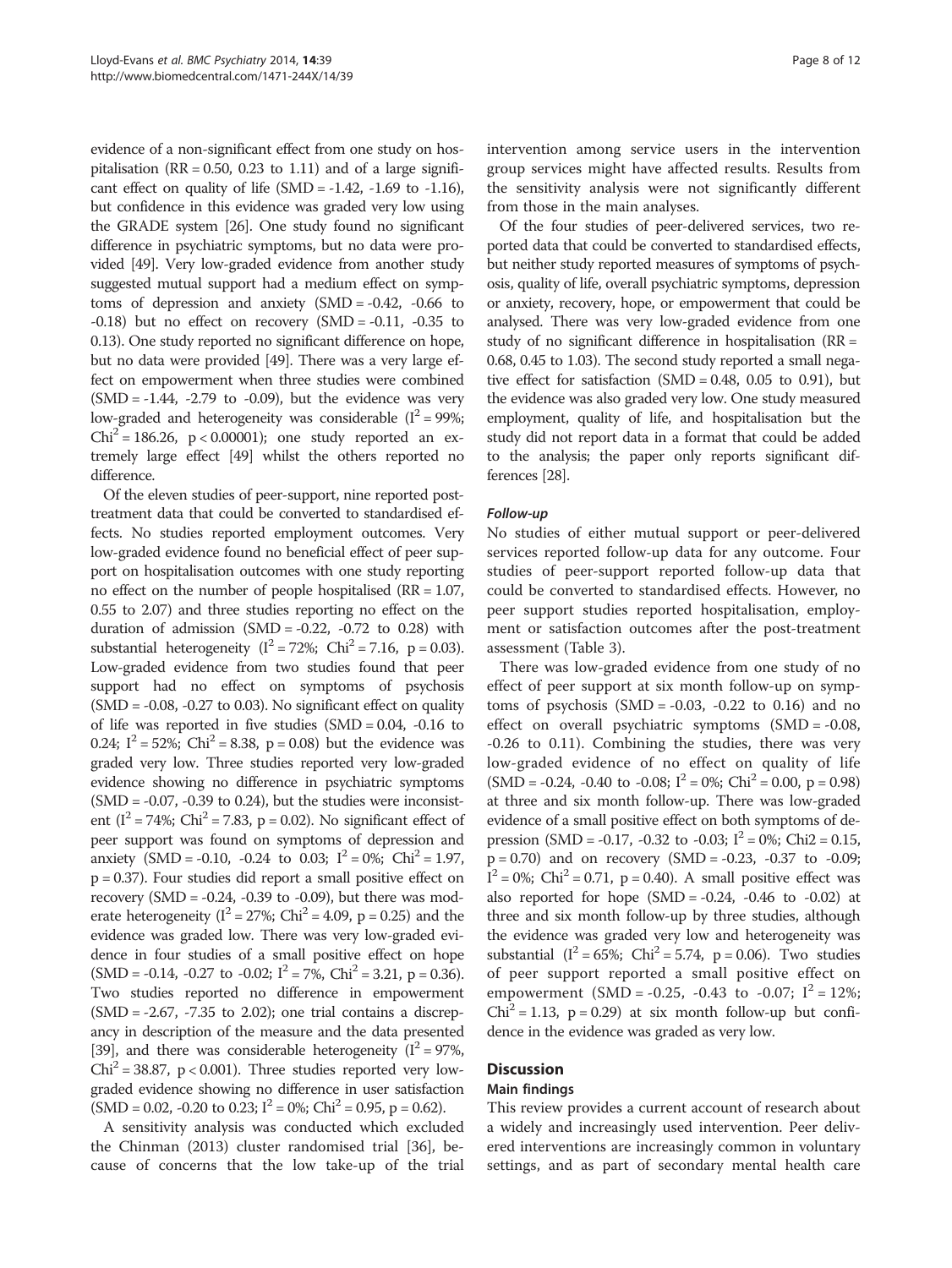<span id="page-8-0"></span>

|  |  |  |  |  |  |  | Table 3 Summary of pooled effects at follow-up |
|--|--|--|--|--|--|--|------------------------------------------------|
|--|--|--|--|--|--|--|------------------------------------------------|

| Outcome                           | <b>Trials</b>  | <b>Participants</b> | <b>Effect size</b><br>(95% CI)    | Heterogeneity: $P$ ;<br>Chi <sup>2</sup> ( <i>p</i> value) | Follow-up<br>(months post-treatment) | <b>GRADE</b><br>confidence rating |  |
|-----------------------------------|----------------|---------------------|-----------------------------------|------------------------------------------------------------|--------------------------------------|-----------------------------------|--|
| Peer support                      | $\overline{4}$ | 1723                |                                   |                                                            |                                      |                                   |  |
| Hospitalisation                   | $\Omega$       | N/A                 | N/A                               | N/A                                                        | N/A                                  | N/A                               |  |
| Symptoms of psychosis [45]        |                | 448                 | $SMD = -0.00$<br>$(-0.19, 0.18)$  | N/A                                                        | 6                                    | Low $4.5$                         |  |
| Employment                        | $\circ$        | N/A                 | N/A                               | N/A                                                        | N/A                                  | N/A                               |  |
| Quality of life [45,50]           | $\overline{2}$ | 639                 | $SMD = -0.24$<br>$(-0.40, -0.08)$ | 0%; 0.00 ( $p = 0.98$ )                                    | $3-6$                                | Very low <sup>1, 4, 5</sup>       |  |
| Depression and anxiety [37,45]    | $\overline{2}$ | 721                 | $SMD = -0.17$<br>$(-0.32, -0.03)$ | 0%; 0.15 ( $p = 0.70$ )                                    | 6                                    | Low <sup>4,5</sup>                |  |
| Overall psychiatric symptoms [45] |                | 448                 | $SMD = -0.08$<br>$(-0.26, 0.11)$  | N/A                                                        | 6                                    | Low <sup>4,5</sup>                |  |
| Recovery [45,46]                  | 2              | 757                 | $SMD = -0.23$<br>$(-0.37, -0.09)$ | 0%, 0.71 ( $p = 0.40$ )                                    | 6                                    | Low <sup>4,5</sup>                |  |
| Hope [45,46,50]                   | 3              | 967                 | $SMD = -0.24$<br>$(-0.46, -0.02)$ | 65%; 5.74 ( $p = 0.06$ )                                   | $3-6$                                | Very low <sup>1,2,4,5</sup>       |  |
| Empowerment [46,50]               | 2              | 538                 | $SMD = -0.25$<br>$(-0.43, -0.07)$ | 12%; 1.13 ( $p = 0.29$ )                                   | 6                                    | Very low <sup>1,4,5</sup>         |  |
| Satisfaction                      | 0              | N/A                 | N/A                               | N/A                                                        | N/A                                  | N/A                               |  |

Reasons for downgrade: <sup>1</sup>Risk of bias, <sup>2</sup>Inconsistency, <sup>3</sup>Indirectness, <sup>4</sup>Imprecision, <sup>5</sup>Publication/Reporting Bias. RR Relative Risk, SMD Standardised Mean Difference.

provision. However the findings of this review suggest there is little current evidence regarding the effectiveness of peer support for people with serious mental illness. Due to variation between trials in outcomes assessed, analyses for all outcomes included data from one or only a few trials, limiting confidence in the generalizability of results. All but two studies exhibited some serious risk of bias, and confidence in the evidence for all outcomes at study endpoint was low or very low. Studies of mutual or uni-directional peer support, where analyses could be carried out, provide little evidence that peer support improves service users' hospitalisation, overall symptoms or satisfaction outcomes as an addition to treatment as usual. There were some positive results for outcomes specifically relating to a recovery process, i.e. selfrated recovery, hope and empowerment [\[53](#page-11-0)]. These may reflect changes in areas most directly addressed by peer support, but these outcomes were not consistent and could be explained by reporting bias. Analyses from trials of mutual support programmes found (with heterogeneity between studies for some outcomes) a positive effect for empowerment but not for hope or recovery; analyses from trials of peer support services found positive effects for recovery and hope but not for empowerment. Three American studies found few differences in outcomes between peer and clinician-provided case management; however these studies were not designed or powered as non-inferiority trials, so the results cannot be interpreted as evidence of equivalence.

## Strengths and limitations

Unlike previous reviews, this review formally compares evidence from randomised trials about the efficacy of all community-based peer support programmes designed to help with recovery from severe mental illness. Searches were highly sensitive, and the review provides a comprehensive synthesis of important outcomes. Main outcomes were identified a priori, but we added two outcomes (hope and empowerment) post-hoc. These were commonly reported in included studies and considered important by triallists and service users.

In line with best practice guidelines for systematic reviews [\[54](#page-11-0)], we have not sought to supplement existing randomised trial evidence by including non-randomised trials in our review [[55\]](#page-11-0). Randomised trials provide the best evidence of efficacy, and including other trial designs could have led to misleading results; however, our conclusions are consequently limited by the small number of studies included in analyses. Conclusions are further limited by variation in programme content and trial populations, and the low confidence in available evidence due to poor study design and incomplete reporting. In the absence of clearly specified models or fidelity criteria for peer support, we categorised peer support according to previous typologies. Nonetheless, there was substantial variation in programme content and participant characteristics. These factors may have contributed to observed heterogeneity; i.e., outcomes were inconsistent in magnitude and direction both within and across analyses. There were not enough studies to conduct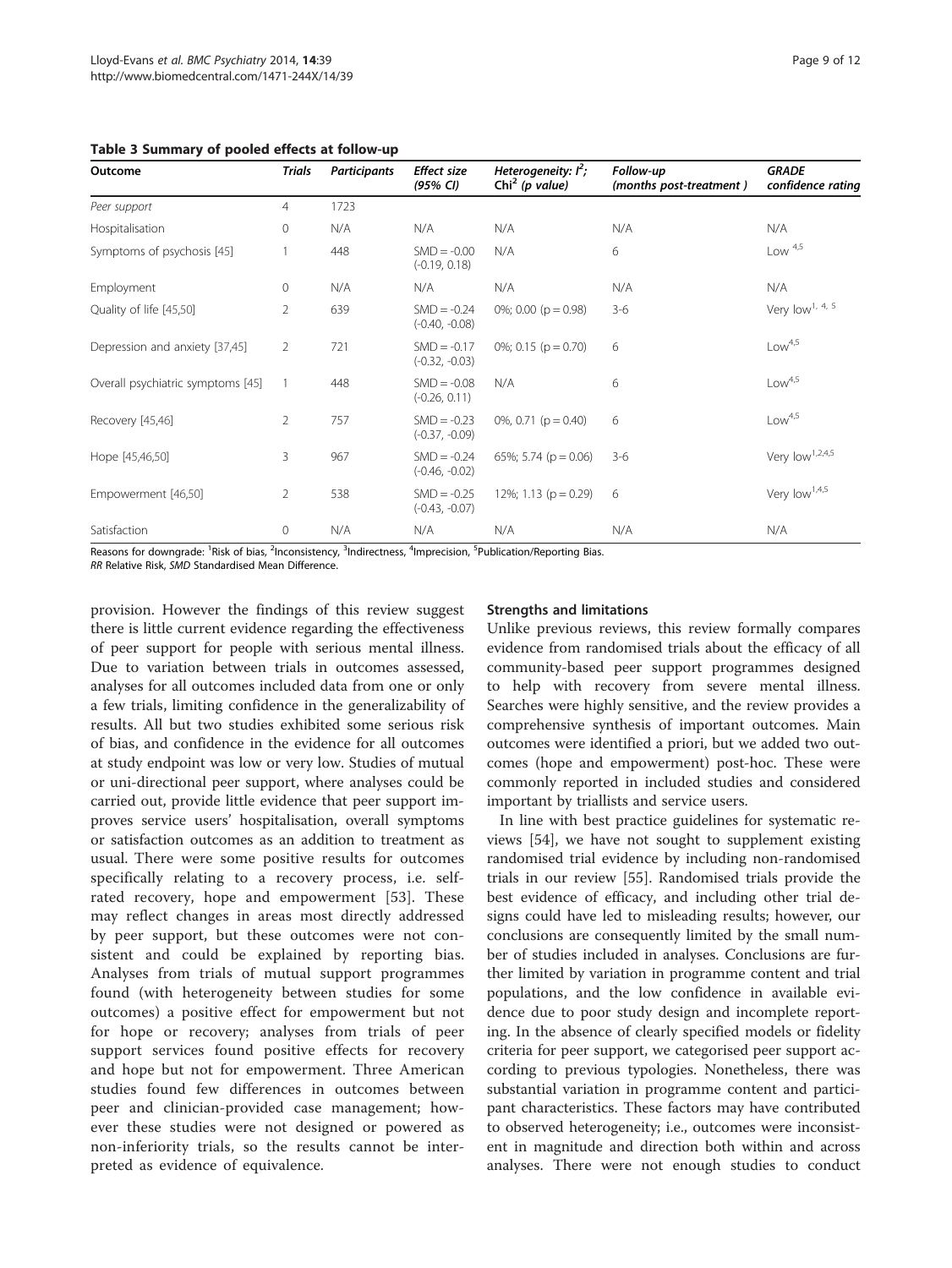further sub-group analyses. Current evidence is insufficient to conclude that peer support interventions are ineffective, but also insufficient to recommend peer support in general or any particular type of peer intervention. It is equally unclear if there are any critical ingredients that might contribute to programme success or appropriate target populations.

#### Comparison with earlier reviews

Previous systematic reviews acknowledge the limitations of the evidence and call for further good quality randomised trials [\[20,21,24](#page-10-0)]. However, they often accentuate positive findings from poor quality evidence, highlighting "limited but promising evidence," [\[20](#page-10-0)] the "potential to drive through recovery-focused changes in services," [[21\]](#page-10-0) and the possibility for peer-provided mental health services "without detrimental effect" [[24\]](#page-10-0) or "with no evidence of harm" [\[22](#page-10-0)].

Previous reviews may include more positive appraisals for several reasons. Many seem to assume that lack of significant differences between active interventions demonstrates equivalence, which is inappropriate in trials designed to test for superiority that are neither designed nor powered to demonstrate non-inferiority. Additionally, some reviews include non-randomised studies, the results of which may differ from randomised trials as a result of more inclusive selection criteria or selection bias. A previous review, for example, reported that the majority of non-RCT evidence suggests peer support had a positive effect on admission rates [[22\]](#page-10-0). Finally, narrative reviews and narrative syntheses do not account for differences in precision and statistical heterogeneity among studies, and lack of formal comparisons can obscure the effects of selective outcome reporting. This review demonstrates that greater caution is warranted because available studies do not provide empirical evidence for the effectiveness of peer support.

#### Implications for future research

Further research is needed to develop and test theorybased interventions and to describe them clearly. Peer support programmes may not follow highly specified theoretical models, and they may not have well-defined goals. We attempted to distinguish different types of peer support using an existing typology, but programmes varied in content, target client group, group or individual delivery, face-to-face or internet-based delivery, degree of support from local mental health services, and extent of provider training. Among the studies of peer-delivered services included in our review, some were comparatively brief, structured self-management focused programmes [[27](#page-10-0)[,37,39,45,46,50](#page-11-0)] and others were longer-term and less structured [[38,41,44,48](#page-11-0)]. This distinction might be helpfully reflected in future typologies. Developing and describing clear models of peer support would facilitate future trials and help future reviewers synthesise them more effectively. Trials should as far as possible include a process evaluation, to help understand whether the peer support programme was implemented as intended and mechanisms by which any effects of this complex intervention are achieved [\[56\]](#page-11-0).

With a few exceptions [[45,46\]](#page-11-0), included studies were poorly reported and failed to adhere to the CONSORT guidelines for reporting trials [\[57](#page-11-0)]. Reporting guidelines may be insufficient for studies of complex interventions [[58\]](#page-11-0), but most included studies omitted basic details about their methods and outcomes [[59\]](#page-11-0). These limitations are common in studies of psychological interventions [\[60](#page-11-0)], and this review reinforces the need to improve standards for reporting trials of social and psychological interventions. Future trials of peer-delivered interventions should be registered in advance [[61](#page-11-0)], publish their protocols, clearly state all outcomes and time points to be assessed, describe the interventions provided, and report outcomes in full.

## Implications for policy and practice

In response to widespread advocacy from a range of stakeholder groups, peer support programmes have been implemented internationally [\[9,11](#page-10-0)[,62-64](#page-11-0)]. Peer support has been positively appraised in qualitative literature as beneficial for service user recipients [[65,66\]](#page-11-0) and as a mechanism for challenging attitudes of clinical staff and contributing to culture change within mental health services [[67](#page-11-0)]. However, the lack of empirical evidence regarding its effectiveness does not support a recommendation or mandatory requirement from policymakers for mental health services to provide peer support programmes. If peer support programmes are identified as desirable and implemented locally, service planners should include rigorous evaluations to determine if these programmes affect outcomes of interest. Where possible, given current knowledge, implementation of peer-provided support programmes should be organised in the context of a formal research study.

## Conclusion

Despite the promotion and uptake of peer support internationally, there is little evidence from current trials about the effectiveness of peer support for people with severe mental illness. Although there are few positive findings, this review has important implications for policy and practice: current evidence does not support recommendations or mandatory requirements from policy makers for mental health services to provide peer support programmes.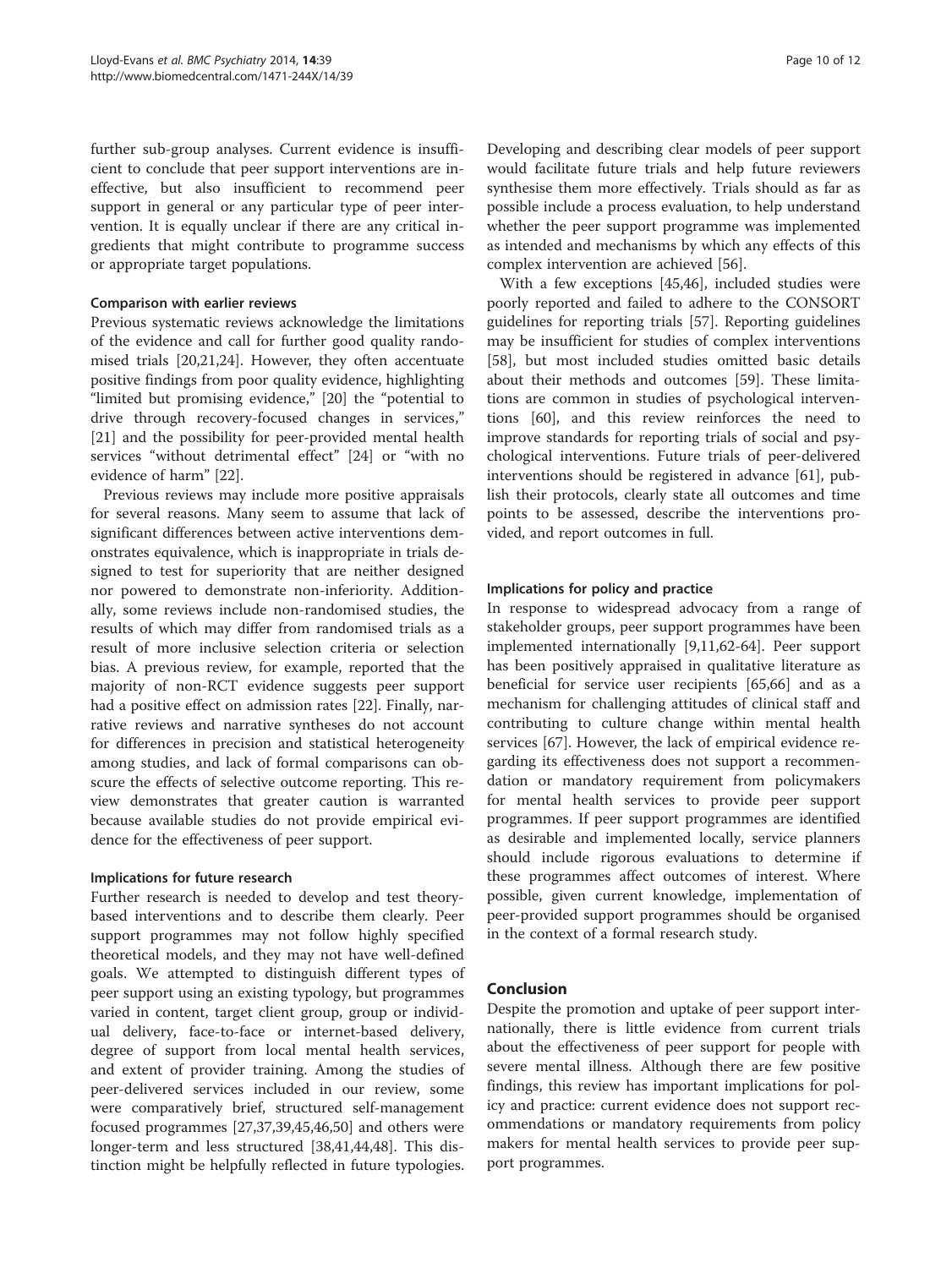# <span id="page-10-0"></span>Additional file

#### [Additional file 1:](http://www.biomedcentral.com/content/supplementary/1471-244X-14-39-S1.docx) Peer support for serious mental illness.

Appendix 1. Review electronic search terms. OVID Search Strategy (Medline, PsycINFO, Embase). Peer Support for Serious Mental Illness: Appendix 2. Characteristics of interventions from included studies.

#### Competing interests

All authors declare: no support from any other organization for the submitted work; no financial relationships with any organizations that might have an interest in the submitted work in the previous 3 years; no other relationships or activities that could appear to have influenced the submitted work.

#### Authors' contributions

BLE contributed to study design, data collection, analysis and interpretation of data and writing up the paper. EMW contributed to study design, data collection, analysis and interpretation of data and writing up the paper. BH contributed to study design, data collection, analysis and interpretation of data and writing up the paper. HI contributed to data collection and writing up the paper. EB contributed to data collection and writing up the paper. SP contributed to study design and writing up the paper. SJ contributed to study design, interpretation of data and writing up the paper. TK contributed to study design and writing up the paper. All authors read and approved the final manuscript.

#### Acknowledgements

In addition to the authors, Sarah Stockton (National Collaborating Centre for Mental Health) developed the search strategy. This work contributed to the United Kingdom National Collaborating Centre for Mental Health guideline about the treatment of schizophrenia and psychosis in adults. This paper also constitutes development work for the CORE Study, a research programme involving SJ, BLE, HI and EB funded by the United Kingdom National Institute for Health Research (NIHR) under its Programme Grants for Applied Research programme (Reference Number: RP-PG-0109-10078). The views expressed are those of the authors and not necessarily those of the NHS, the UK NIHR or the UK Department of Health.

#### Author details

<sup>1</sup>Mental Health Sciences Unit, University College London, Charles Bell House, 67-73 Riding House Street, London W1W 7EJ, UK. <sup>2</sup>Centre for Outcomes Research and Effectiveness, Research Department of Clinical, Educational & Health Psychology, University College London, 1-19 Torrington Place, London WC1E 7HB, UK. <sup>3</sup>University of the West of England, Glenside Campus, Blackberry Hill, Bristol BS16 1DD, UK. <sup>4</sup>Sheffield Health & Social Care NHS Foundation Trust, Fulwood House, Sheffield S10 3TH, UK.

#### Received: 7 November 2013 Accepted: 11 February 2014 Published: 14 February 2014

#### References

- Davidson L, Chinman M, Sells D, Rowe M: Peer support among adults with serious mental illness: a report from the field. Schizophr Bull 2006, 32(3):443–450.
- 2. Mead S: Defining Peer Support; 2003. Web resource: [http://www.](http://www.intentionalpeersupport.org/documents/DefiningPeerSupport.pdf) [intentionalpeersupport.org/documents/DefiningPeerSupport.pdf](http://www.intentionalpeersupport.org/documents/DefiningPeerSupport.pdf).
- 3. Salzer M, Shear S: Identifying consumer-provider benefits in evaluations of consumer-delivered services. Psychiatr Rehabil J 2002, 25(3):281–288.
- 4. Bandura A, McClelland DC: Social learning theory. Englewood Cliffs New Jersey: Prentice-Hall; 1977.
- 5. Festinger L: A theory of social comparison processes. Hum Relat 1954, 7(2):117–140.
- 6. Deegan P: Recovery as a journey of the heart. Psychiatr Rehabil J 1996, 19(3):91–97.
- 7. Clay S, Schell S, Corrigan P, Ralph R: On Our Own, Together. Peer Programs for People with Mental Illness. Nashville, TN: Vanderbilt University Press; 2005.
- Faulkner A, Basset T: A helping hand: taking peer support into the 21st century. Ment Health Soc Incl 2012, 16(1):41.
- 9. Halvorson A, Whitter M: Approaches to Recovery-Oriented Systems of Care at the State and Local Levels: Three Case Studies. Rockville, MD: Center for

Substance Abuse Treatment, Substance Abuse and Mental Health Services Administration; 2009.

- 10. The Royal College of Psychiatrists Social Inclusion Scoping Group: Mental Health and Social Inclusion: Making Psychiatry and Mental Health Services Fit for the 21st Century. London: Royal College of Psychiatrists; 2009.
- 11. Bradstreet S, Pratt R: Developing peer support worker roles: reflecting on experiences in Scotland. Ment Health Soc Incl 2010, 14(3):36–41.
- 12. Armstrong N, Steffen JJ: The recovery promotion fidelity scale: assessing the organizational promotion of recovery. Community Ment Health J 2009, 45(3):163–170.
- 13. Slade M: 100 ways to support recovery: a guide for mental health professionals. London: Rethink; 2009.
- 14. Scottish Recovery Network: The role and potential development of peer support services. Glasgow: Scottish Recovery Network; 2005.
- 15. Minnesota Department of Human Services: "Certified peer support services". 2013. Web Resource: [http://www.mhcsn.org/certified-peer](http://www.mhcsn.org/certified-peer-specialist/)specialist/
- 16. Repper J: Peer support workers: theory and practice. London: Centre for Mental Health; 2013.
- 17. Davidson L, Chinman M, Kloos B, Weingarten R, Stayner D, Tebes J: Peer support among individuals with severe mental illness: a review of the evidence. Clin Psychol-Sci Pr 1999, 6(2):165–187.
- 18. Solomon P, Draine J: The state of knowledge of the effectiveness of consumer provided services. Psychiatr Rehabil J 2001, 25(1):20–27.
- 19. Solomon P: Peer support/peer provided services underlying processes, benefits, and critical ingredients. Psychiatr Rehabil J 2004, 27(4):392-401.
- 20. Pistrang N, Barker C, Humphreys K: Mutual help groups for mental health problems: a review of effectiveness studies. Am J Community Psychol 2008, 42(1–2):110–121.
- 21. Repper J, Carter T: A review of the literature on peer support in mental health services. J Ment Health 2011, 20(4):392-411.
- 22. Pitt V, Lowe D, Hill S, Prictor M, Hetrick SE, Ryan R, et al: Consumer-providers of care for adult clients of statutory mental health services. Cochrane Database Syst Rev 2013, 3, CD004807.
- 23. Pfeiffer P, Heisler M, Piette J, Rogers M, Valenstein M: Efficacy of peer support interventions for depression: a meta-analysis. Gen Hosp Psychiat 2011, 33(1):29–36.
- 24. Simpson E, House AO: Involving users in the delivery and evaluation of mental health services: systematic review. Br Med J 2002, 325(7375):1265–1268.
- 25. NCCMH: Schizophrenia: Core Interventions in the Treatment and Management of Schizophrenia in Adults in Primary and Secondary Care. Updated ed. Leicester and London: The British Psychological Society and the Royal College of Psychiatrists. In press.
- 26. Atkins D, Best D, Briss P, Eccles M, Falck-Ytter Y, Flottorp S, et al: Grading quality of evidence and strength of recommendations. Br Med J 2004, 328(7454):1490.
- 27. Simon G, Ludman E, Goodale L, Dykstra D, Stone E, Cutsogeorge D, et al: An online recovery plan program: can peer coaching increase participation? Psychiatr Serv 2011, 62(6):666-669.
- 28. Solomon P, Draine J: One-year outcomes of a randomized trial of consumer case management. Eval Program Plann 1995, 18(2):135–146.
- 29. Castelein S, Bruggeman R, van-Busschbach J, van-der Gaag M, Stant A, Knegtering H, et al: The effectiveness of peer support groups in psychosis: a randomized controlled trial. Acta Psychiatr Scand 2008, 118:64–72.
- 30. O'Donnell M, Parker G, Proberts M, Matthews R, Fisher D, Johnson B, et al: A study of client-focused case management and consumer advocacy: the Community and Consumer Service Project. Aust N Z J Psychiatry 1999, 33(5):684–693.
- 31. Salyers M, McGuire A, Rollins A, Bond G, Mueser K, Macy V: Integrating assertive community treatment and illness management and recovery for consumers with severe mental illness. Community Ment Health J 2010, 46(4):319–329.
- 32. Druss B, Zhao L, von Esenwein S, Bona J, Fricks L, Jenkins-Tucker S, et al: The Health and Recovery Peer (HARP) Program: a peer-led intervention to improve medical self-management for persons with serious mental illness. Schizophr Res 2010, 118(1–3):264–270.
- 33. Kaufmann C: The self-help-employment-center some outcomes from the first year. Psychosoc Rehabil J 1995, 18(4):145-162.
- 34. Rowe M, Bellamy C, Baranoski M, Wieland M, O'Connell M, Benedict P, et al: A peer-support, group intervention to reduce substance use and